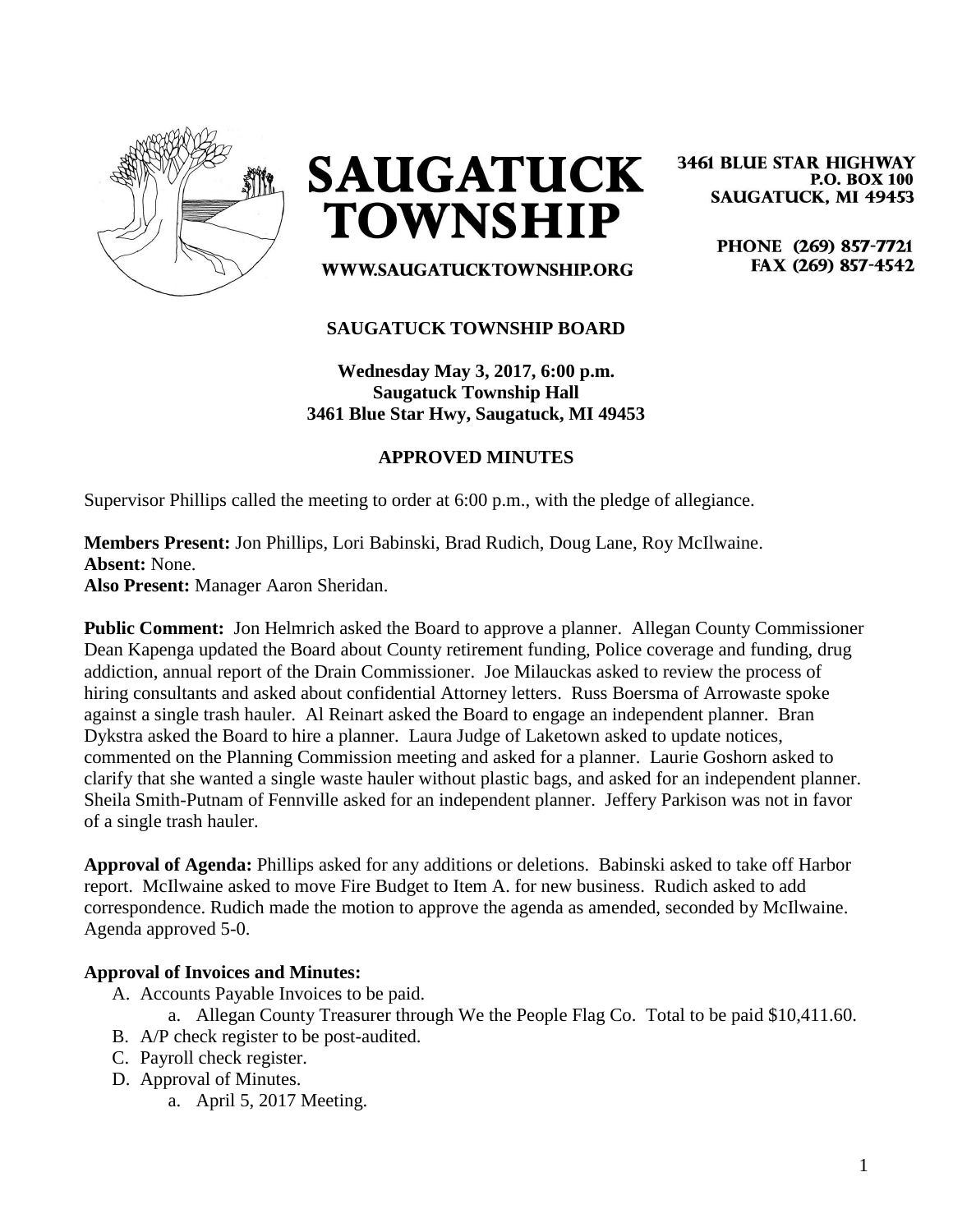Lane asked about unemployment. Rudich answered there are 4 employees that the Township pays into unemployment for. Rudich asked Laurie Goshorn to clarify that she did not want plastic bags for recycling. McIlwaine moved to approve the minutes and invoices for payment, Rudich supported. Motion passes 5-0.

**Correspondence:** City of Saugatuck Resolution supporting intergovernmental cooperation. Pam Aalderink against a single trash hauler. Charlotte Stewart in support of a single trash hauler. Kris Atman against a single trash hauler. Julie Jacobusse asked for a dog beach. Mr. & Mrs. Van Der Kolk oppose a single trash hauler. Marcia Tucker was opposed to a single trash hauler. Mark Erlandson wrote to complain about Fire Chief Janik.

## **Unfinished Business:**

A. Single Waste Hauler Survey. Sheridan stated he had 2 quotes for mailing a survey to each household. Rudich was not in favor of going forward with a survey. McIlwaine was concerned that there was only a small portion of the Township that attended the Public Hearing and that there was a negative mailing sent to residents. McIlwaine asked to have opinion of all residents in a survey. McIlwaine made the motion to approve up to \$2,403.00 for mailing, direct Sheridan to process mailing. Second by Phillips. Rudich added discussion that the Interurban survey only had 100 responses. Discussion on advertising rates. Motion fails 3-2. Rudich made the motion to table indefinitely. McIlwaine stated the issue was dead. Motion withdrawn.

### **New Business:**

- A. Fire District Budget. Roy McIlwaine explained that the Fire Budget discussion was to increase the Millage to 2.00 to fund capital improvements better. Chief Janik gave a presentation on the proposed budget. Motion by McIlwaine to approve the Fire District Millage at 2.00 mils, second by Rudich. No Discussion. Motion passes 5-0.
- B. Planning Commission Planner Request. Sheridan stated that proposals would be received by Zoning Administrator Kushion and Sheridan, and the Township Board would approve the planner. Motion by McIlwaine to approve a special planner to review the Cottage Homes, Northshore final plans, second by Rudich. Discussion about scope. Motion passes 5-0. Discussion on escrows. Discussion on scope of planner proposals, including costs and terms. Rudich made the motion to direct Zoning Administrator Kushion to get at least three proposals from Certified Planners to review the Northshore Development, to be approved by the Township Board, in concurrence with the Planning Commission and developer. Support from Phillips. No discussion. Motion passes 5-0.
- C. Health Insurance. Sheridan explained that there is currently a small group on insurance. Discussion on rising costs. Motion by Rudich to renew the current plan for the 2017-2018 year, second by McIlwaine. No discussion. Motion passes 5-0.
- D. Allegan County Road Commission Work Order. Sheridan explained the need to replace a failed culvert on  $126<sup>th</sup>$  St. Cost would be around \$34,000.00 to come out of the Road Fund. Phillips made the motion to approve the Allegan County Road Commission work order, support from Lane. Motion passes 5-0.
- E. Michigan Trust Fund Resolution. Sheridan explained this would be for the southern section of the non-motorized trail. Discussion on wording of payment. Lane made the motion to approve the Resolution to support the Blue Star Trail phase III, support from Babinski. No discussion.